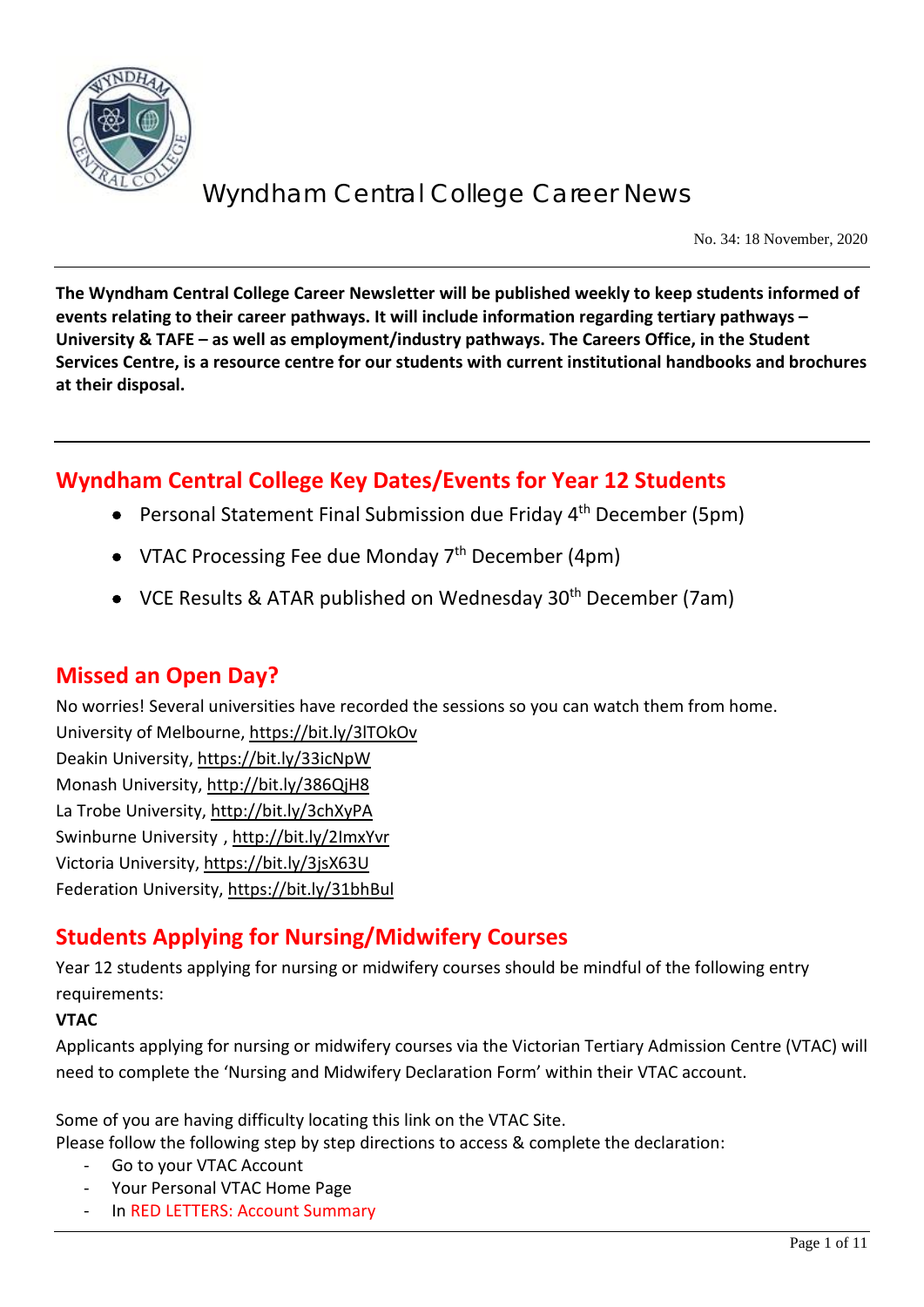

No. 34: 18 November, 2020

- There will be 6 boxes
- Go to the second  $(2^{nd})$  box across
- 'Making an Application'
- Last Tab: "Nursing & Midwifery Declaration Form"
- Complete Declaration
- Save & Submit

Is there anything else you need to do re the Nursing Course & the declaration? VTAC have also advised to check with each institution you have applied to!!

#### **UAC**

Applicants applying for nursing or midwifery courses via the Universities Admissions Centre (UAC) will need to complete an 'English Proficiency Declaration' within their UAC account.

### **University and TAFE Applicants**

Have you applied for university or TAFE courses through a Tertiary Admission Centre?

#### **Additional Application Requirements**

To ensure you don't miss submitting compulsory documents, forms, or folios etc., or booking an interview or additional tests such as CASPer, check the course entry requirements on the institute's website or on the Tertiary Admission Centre website.

#### **Scholarships**

If you are planning to study in 2021, you should explore the scholarships available at each institute you have applied for. Simply Google the name of the institute plus the word scholarships.

External scholarships can be searched for via the Good Universities Guide website and via Internet searches,<https://bit.ly/3bIJm0y>

#### **Applications**

If you missed the timely application dates for state-based Tertiary Admission Centres, you can still apply for university and TAFE courses, you will just have to pay a higher application fee.

#### **Application Fees**

Remember to pay the Tertiary Admission Centre application fees by the closing dates. For example – Victorian Tertiary Admissions Centre is the 7<sup>th</sup> of December for timely applications.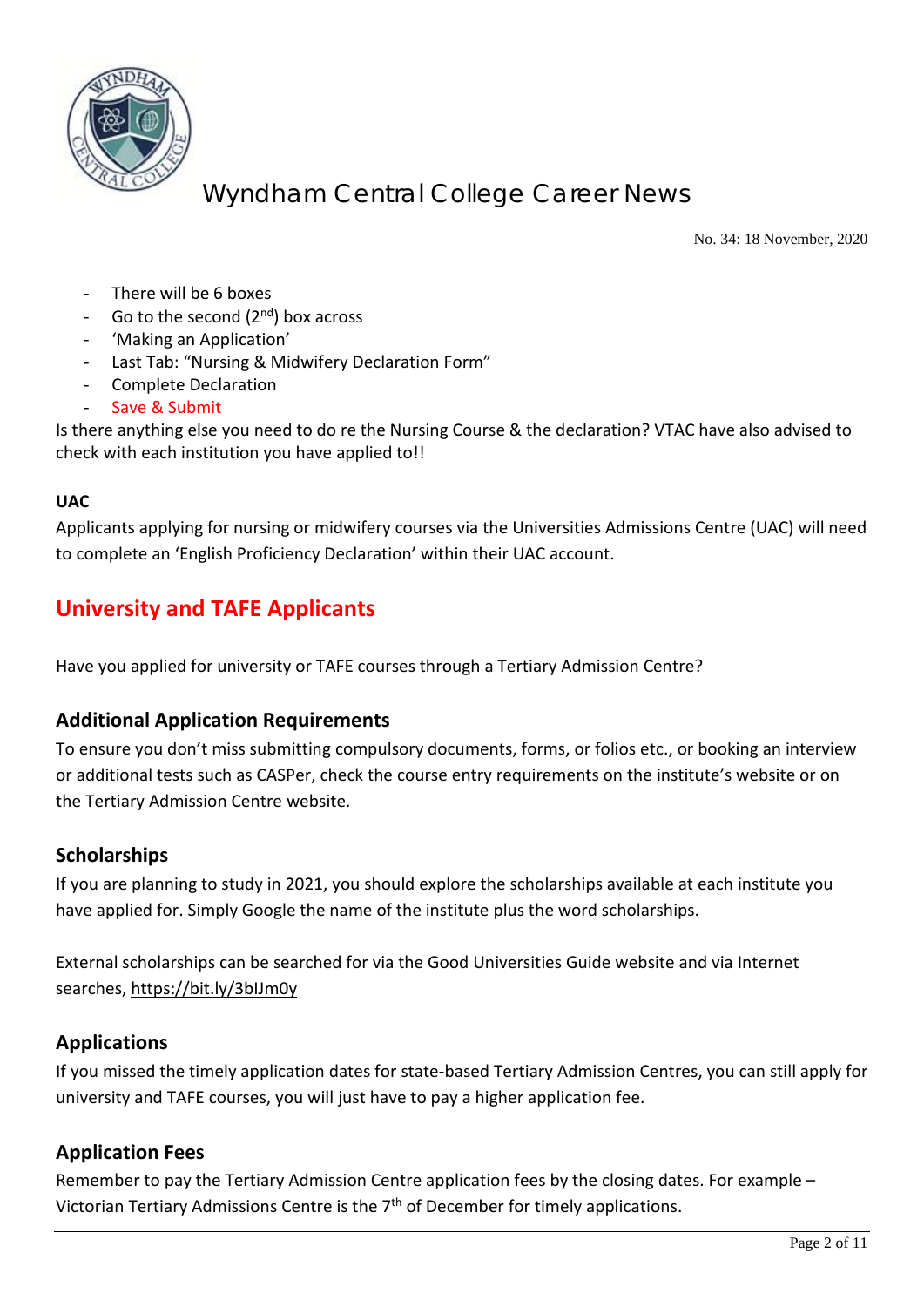

No. 34: 18 November, 2020

## **Change of Preference**

#### **Year 12 Students**

Change of Preference (CoP) gives you the chance to add, delete and reorder your university and/or TAFE preferences.

If you receive an offer, you will be offered the course highest on your preference list you are eligible for (you have met the ATAR and selection criteria requirements).

It is also the last chance you have to make sure your preference list reflects what you would like to study in the future.

Good Universities Guide is running online Change of Preference Expos in each state to assist students through this process.

The Expos will be online, enabling students to connect directly with university and TAFE staff, regardless of whether you are celebrating your results at the beach, relaxing in between movies or sorting out your Christmas shopping.

For information on dates and how to register, visit: <https://events.gooduniversitiesguide.com.au/>

### **Year 12 Results and December Change of Preference Information**

Mrs. Karlovic, the Pathways & Transitions Leader, will be available to students on Wednesday  $30<sup>th</sup>$ December in the Careers Centre from 10am to 2pm, COVID permitting, for assistance/counselling during results and change of preference time. In the event of a COVID issue, counselling will take place via Microsoft teams.

Each student is entitled to an appointment to assist with decision making regarding pathways, VTAC preference changes etc. Appointments can be made prior to Wednesday 30<sup>th</sup> December as well as on the Wednesday morning via Microsoft teams or an email to Mrs Karlovic. Parents are also welcome to attend and/or make bookings.

Every student is encouraged to take the time to have a meeting with Mrs Karlovic during this crucial time.

#### **Important Dates:**

VCE results and ATAR scores will be available online from Wednesday 30th December 2020 at 7am. VCE results and ATAR scores (the paper documents) should be in the mail within 10 business days. January offer round: Offers released Thursday 14<sup>th</sup> January 2020 (VTAC Account 2pm).

#### **Morning Tea:**

All Year 12 students are invited to a COVID SAFE morning tea in the Careers Centre on Wednesday 30th December from 10am till 12:30 pm.

This will assist students to wind down after the rigours of Year 12, to discuss their results, change preferences and pathway options and make an appointment to see Mrs. Karlovic.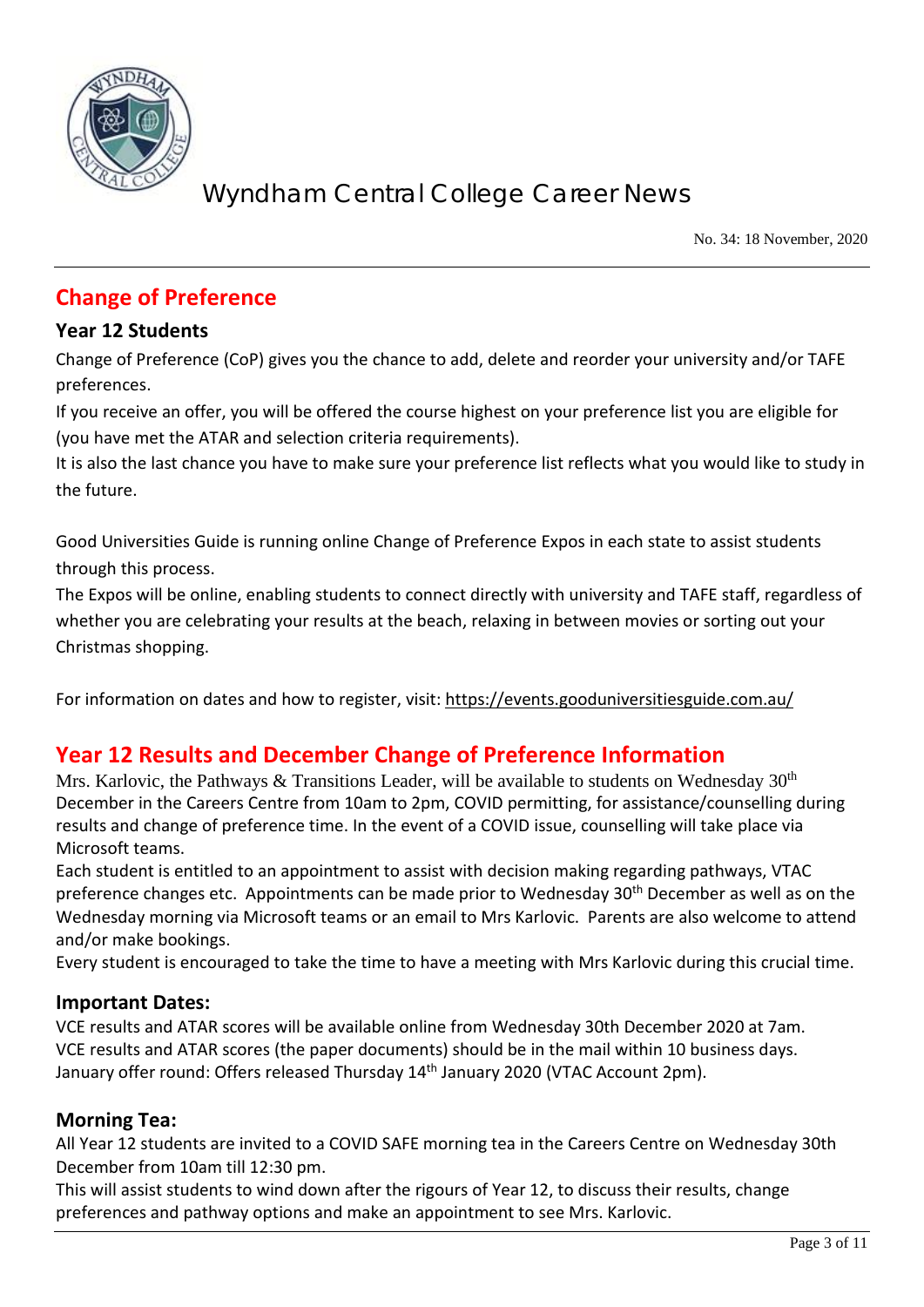

No. 34: 18 November, 2020

Please note the following:

• Refer to the VTAC Year 12 Guide 2020, online VTAC Website, for further information regarding accessing of results.

Please use the services provided by the College and we wish our Year 12 Students all the best with their exams.

### **Students in Year 10**

#### **Schools Recommendation Schemes**

Did you know that if you want to apply for early entry to several universities in NSW and Canberra, selection will be based on your Year 11 results, not Year 12?

Students with a successful early entry application may receive an 'unconditional offer', meaning they will receive a guaranteed offer before they receive their VCE/HSC results.

For information, visit the Schools Recommendation Schemes website:<https://bit.ly/34XIdkl>

### **Free and Low-Cost TAFE Courses**

#### **Year 12 Students**

Not sure what to do next year? TAFE courses are an excellent way to get industry experience, a job ready qualification, connect with industry experts, develop career ideas, and - depending on the course - entry into university study.

The NSW and Victorian state Governments have funded free and low-cost TAFE courses for eligible Year 12 graduates. Explore your options below:

Victorian residents: Victorian Government Free TAFE initiative visit: [www.vic.gov.au/free-tafe](http://www.vic.gov.au/free-tafe) NSW residents: Summer Skills program visit:<https://bit.ly/3kHHaLf>

### **Career Websites**

#### **Course Seeker**

The Course Seeker website contains a national course comparison tool which allows students to search, select and compare higher education courses and filter search results by ATAR, study area and location. Visit: [www.courseseeker.edu.au](http://www.courseseeker.edu.au/)

#### **Australian Public Service (APS)**

The APS offers a huge range of careers. As one of the biggest employers in Australia it offers careers to suit just about anyone. You can search for graduate opportunities and general entry jobs via the website. Visit: [www.apsjobs.gov.au/s/](http://www.apsjobs.gov.au/s/)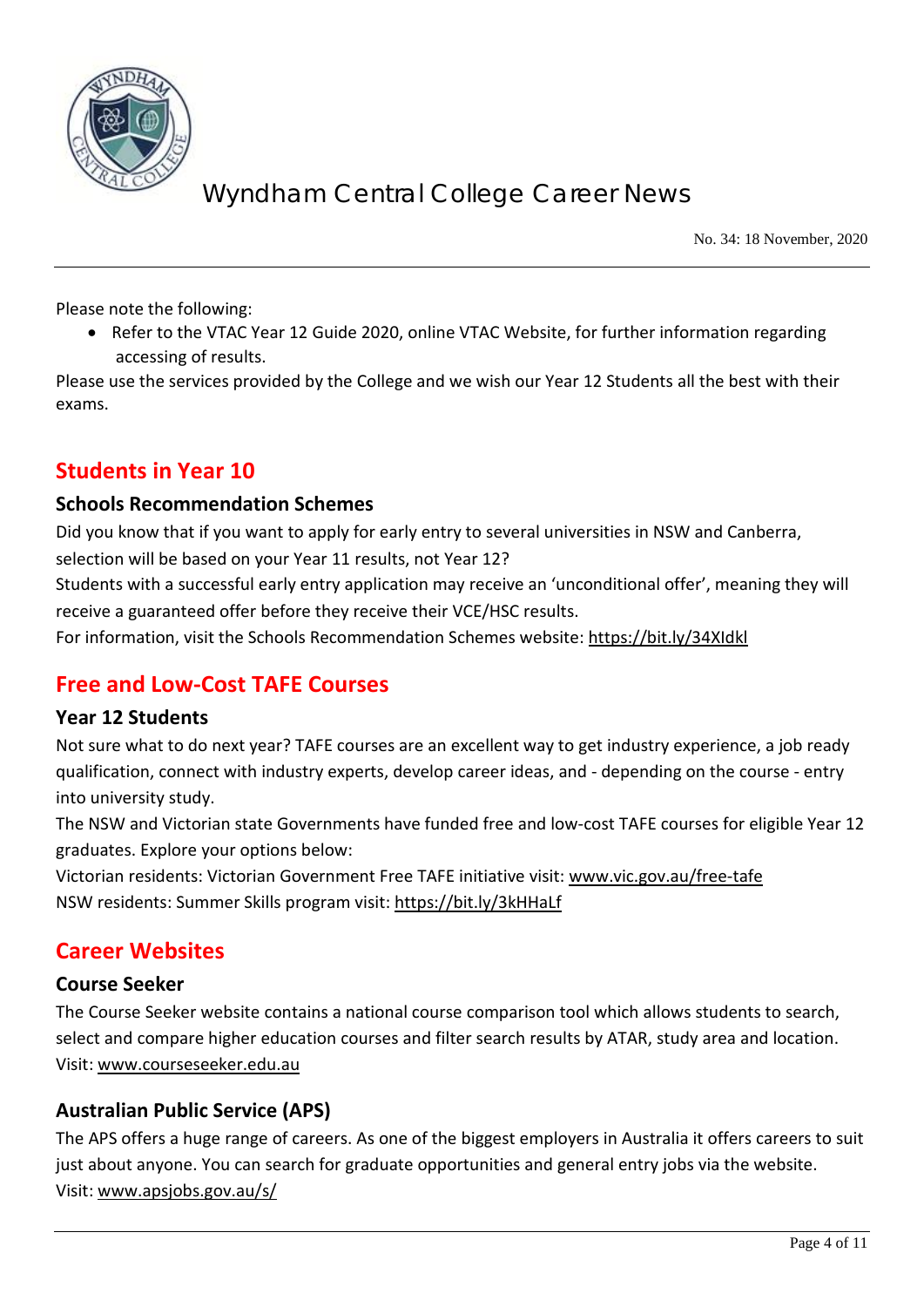

No. 34: 18 November, 2020

#### **MyGain**

Check out this YouTube channel to watch videos about apprenticeships, traineeships, profiles of people working in different industries, employers, and apprenticeship and group training companies. Visit:<http://bit.ly/1NC2fUS>

## **Interesting Articles from 'The Footnotes'**

#### **Fashion**

- Junior buyer at an online shop
- How to make money from Instagram: a career as an influencer
- Question: I want to be in fashion, but not in a design role what are my options?
- Day in the life of a fashion designer: meet Jill Boustred
- What interning at Sass and Bide was like
- Day in the life of a fashion editor

Visit:<https://thefootnotes.com.au/careers/fashion/>

#### **Psychology**

- If you are considering studying psychology, stop and read this.
- Q&A with a clinical psychologist working with eating disorder and anxiety patients.
- What do you actually learn studying psychology?
- Mental health interests me: addiction counsellor versus clinical psychologist versus psychiatric technician.
- What is studying psychology really like?

Visit:<https://thefootnotes.com.au/careers/psychology/>

### **The University of Melbourne - Fine Arts and Music**

Stay up to date with the latest happenings at The University of Melbourne Faculty of Fine Arts and Music and learn about the work of researchers, artists, performers and production specialists. Visit:<https://finearts-music.unimelb.edu.au/about-us/news>

## **Looking for an Apprenticeship or Traineeship?**

MAS Experience are running an online information session for students interested in securing an apprenticeship or traineeship. Students and their families are welcome to attend. MAS is an apprenticeship company,<https://masexperience.com.au/> Date: Wednesday 18 November, 7.30pm Register[: https://bit.ly/38OCelz](https://bit.ly/38OCelz)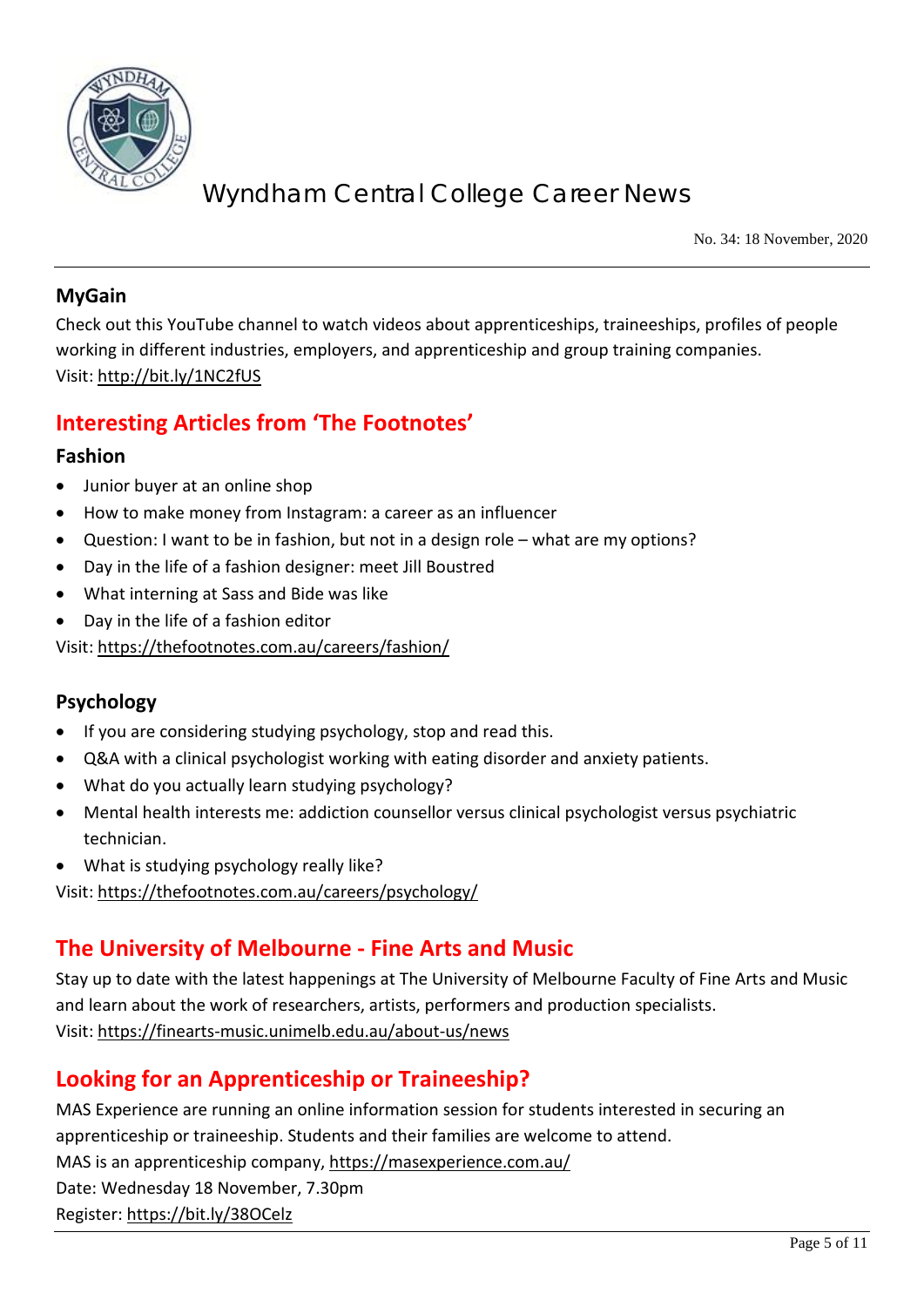

No. 34: 18 November, 2020

### **Passionate About Sport?**

Enjoy playing sport and would like to combine your sports career with study in 2021? The following are three programs you may like to explore:

#### **Richmond Institute of Sport Leadership**

This is a partnership program between Richmond Football Club and Swinburne University. As part of the 12-month program, students will study a dual Diploma in Sports Development and Leadership and Management. Campuses are at Richmond, Mildura and Albury-Wodonga. Visit: [www.richmondinstitute.com.au](http://www.richmondinstitute.com.au/)

#### **Carlton College of Sport**

This is a partnership program between Carlton Football Club and La Trobe University. As part of the 12 month program, students will study a University Diploma in either Sports Coaching and Development or Elite Sports Business. Classes will be held at Ikon Park, Carlton Football Club grounds and La Trobe University, Bundoora.

Visit:<https://carltoncollegeofsport.com.au/>

#### **St Kilda Football Club/Holmesglen Institute**

Students will study a dual Diploma of Sports Development and Diploma of Events Management through Holmesglen Institute, Moorabbin, and study at both Holmesglen and St Kilda Football Club. Visit:<https://bit.ly/2Ol4Bfq>

#### **Increasing the Chance of Gaining Graduate Employment After University**

Interested in going to university? It's important you are aware that around 28% of university graduates are without full-time employment within four months of graduation and that around a fifth report they are 'underemployed'.

Underemployed refers to graduates who are employed in casual or part time employment and would like to be in full time employment.

#### **The Good Universities Guide**

This Guide should be consulted when researching undergraduate degrees. It contains rankings and ratings for individual courses and universities.

This year, the top 5 universities for highest full-time employment rate post-graduation were: Charles Sturt University (87%), Charles Darwin University (83%), James Cook University (80%), Central Queensland University (80%) and University of Sydney (79%).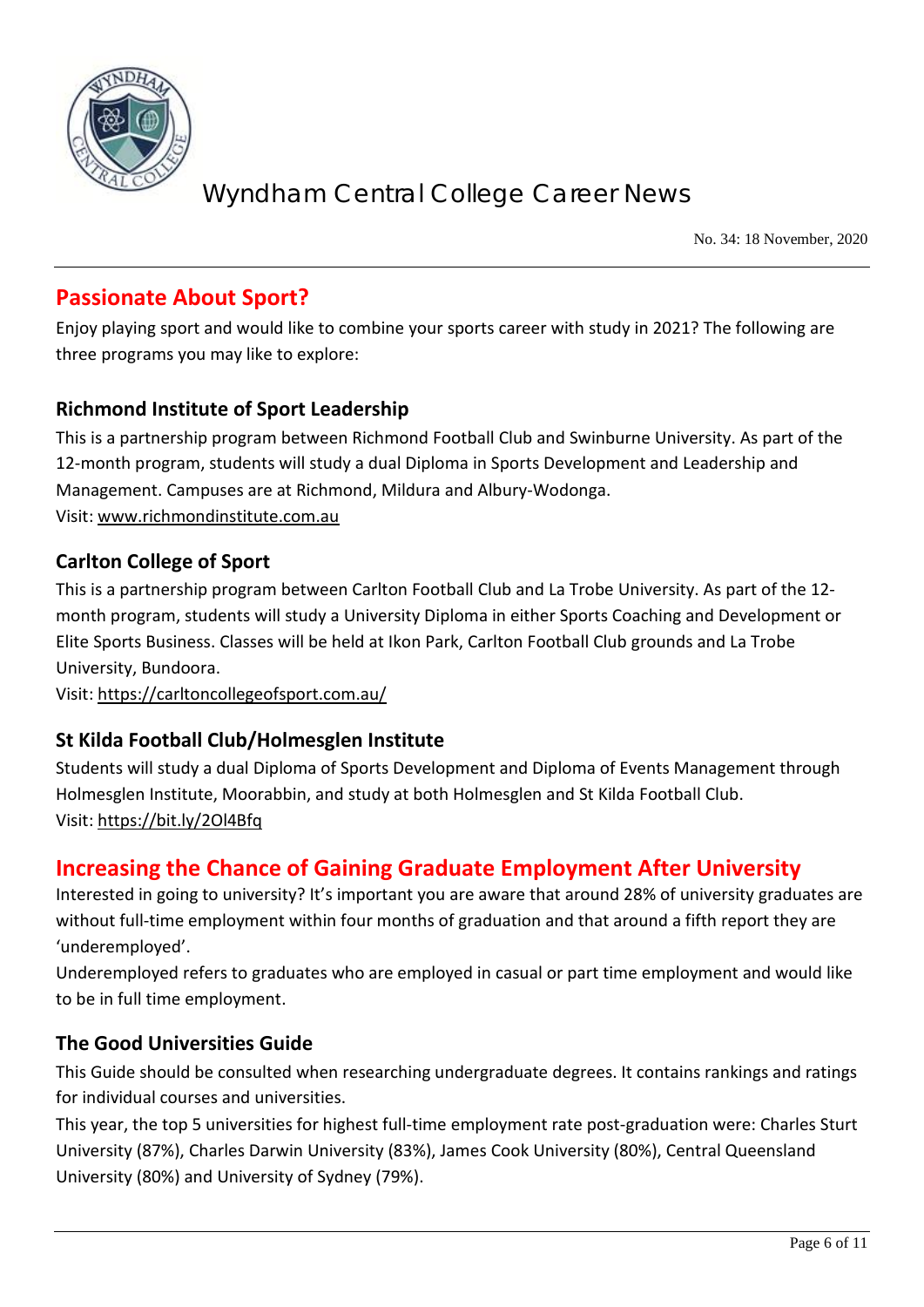

No. 34: 18 November, 2020

It's also important for students to research graduate employment data for specific occupations, bust through myths about what degrees 'get jobs', and then work out what they can do now and during university to improve their chances of gaining post graduate employment in their desired field. What can you do to increase your chances of graduate employment? It starts with you in high school. It is critical that you develop skills in how to a) manage your career journey and also b) develop skills and attributes that are desirable to employers.

#### **The following are tips to consider:**

#### **WHAT YOU CAN DO IN HIGH SCHOOL**

Tip 1: Build your resume through participating in career development activities. For example:

- Secure casual or part time employment
- Volunteer for community programs such as the Country Fire Authority, Young Lions, Scouts, Defence Force Cadets, St Johns Ambulance Cadets, State Emergency Service etc.
- Play sport
- Participate in leadership and community service activities at school
- Participate in community-based fundraising activities.
- Complete an overseas exchange program
- Participate in a leadership program such as The Young Endeavour

Tip 2: Meet with your Mrs Karlovic, your Career Adviser regularly

The more you meet with your adviser, the better they will know you and the better advice they will be able to give. Start in the junior years and work together in partnership with your family through regular meetings until you exit school.

#### **Increasing the Chance of Gaining Graduate Employment After University**

Tip 3: Plan your university program carefully.

Studying at university isn't cheap. Aside from the course costs, you will need to invest in textbooks, printing credit, transport, a computer, Internet data, and for students who have to move away to study, you will be investing roughly \$20 000 - \$30 000 per year on accommodation and living expenses. For courses that have a lot of unpaid work placement requirements, it will be difficult to maintain consistent employment and thus, consistent income. Some courses will require you to be at university for 5 – 6 years, which will place a greater strain on you financially.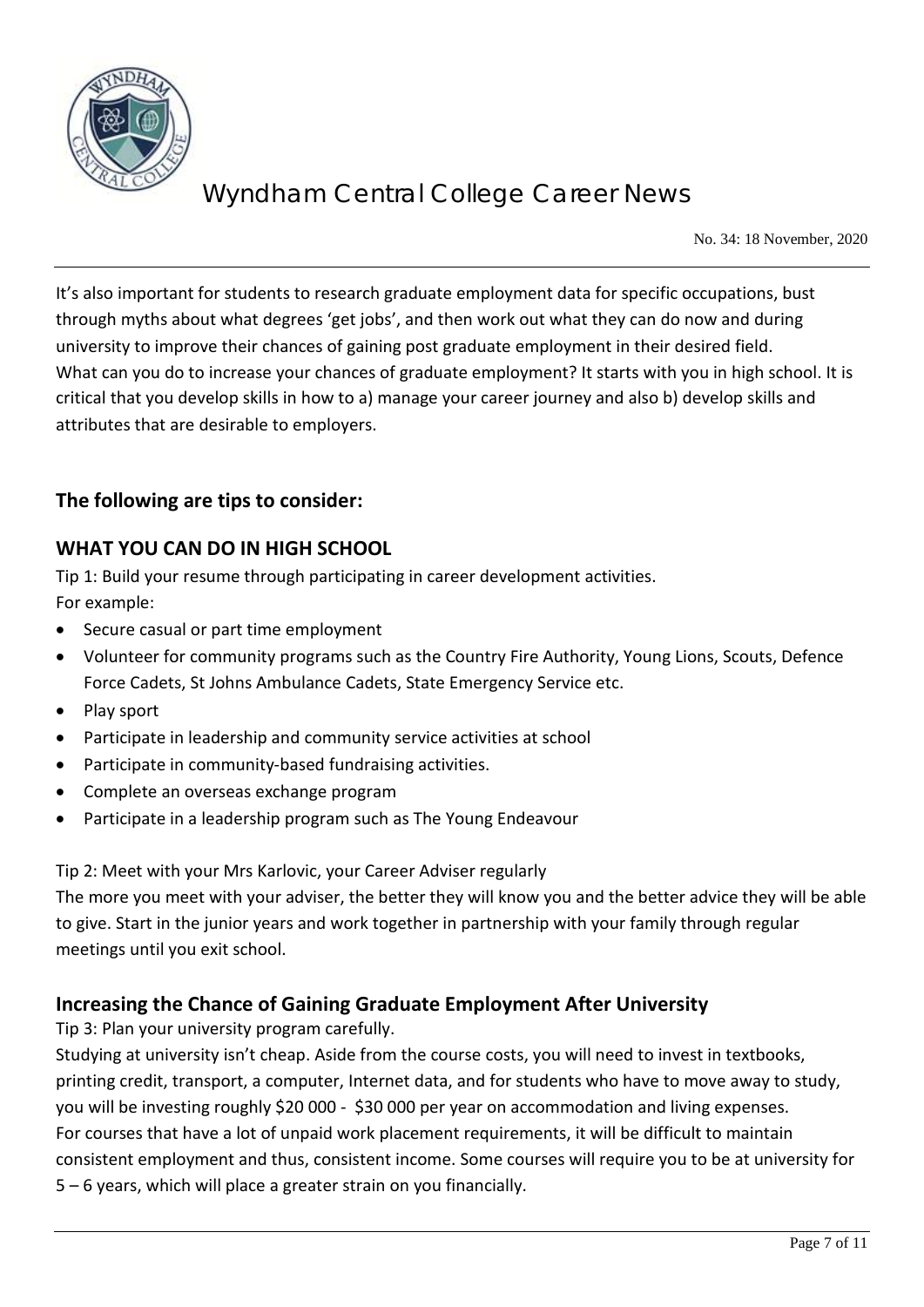

No. 34: 18 November, 2020

It's important that you plan out what you would like to study carefully to start with and then to find an undergraduate degree that is going to give you the best chance of graduate employment.

The first step is to identify what you would like to study. Remember, that in a time of rapid change with the world of work and technology, the occupations you can imagine yourself doing now may not exist in  $5 - 6$ years' time, or there may be new ones you would be suited to.

Your career adviser will be able to assist you to explore courses based on your interests. There are many courses available and ones that you may not have considered yet.

Once you have identified the type of course you would like to study, you will then need to find the right undergraduate degree at the right university. Look for courses that offer work experience, career development programs, overseas exchange opportunities, and (if relevant) are accredited.

#### Example 1

For example, if you want to study a degree like the Bachelor of Criminology, think carefully. There are many criminology degrees in Victoria, Canberra and NSW and this means there will be many graduates. How can you be competitive for graduate jobs?

Consider the following option:

Combine the degree with another field of study that has strong graduate employment outcomes such as cybersecurity or Asian languages. The following are courses to consider:

Deakin University: Bachelor of Cyber Security/Bachelor of Criminology,<http://bit.ly/2n1viHZ>

Australia National University: Bachelor of Criminology/Bachelor of Asian Studies (majoring in an Asian language),<http://bit.ly/2h9laLj>

#### Example 2

You would like to study a course focussed on marketing. This is a very popular course for people to study, so what will make you stand out? Choose a course that will give you substantial industry experience.

You could consider the following options: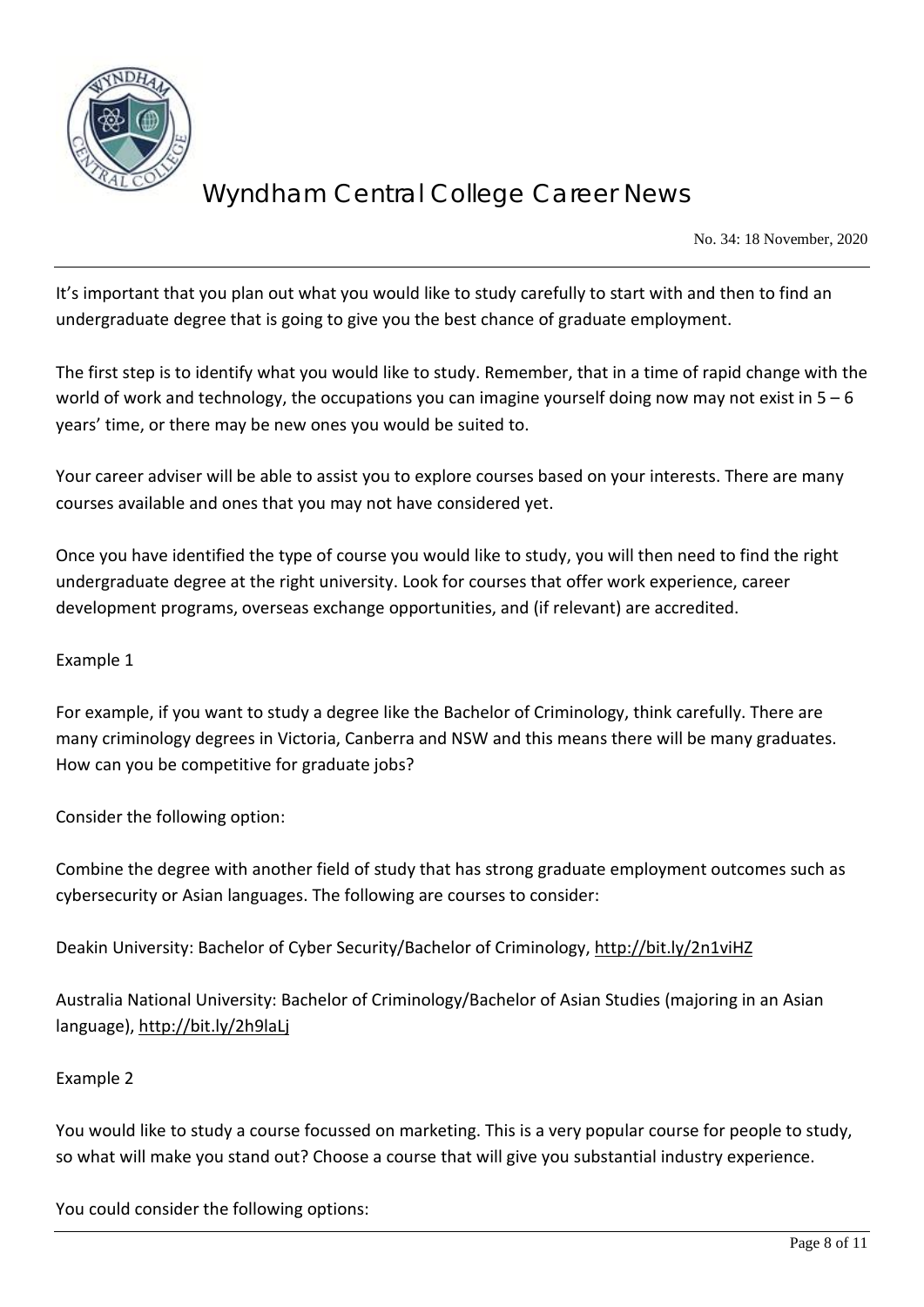

No. 34: 18 November, 2020

Swinburne University: Bachelor of Business (Professional) with a major in marketing. You will be guaranteed a year of paid industry experience,<http://bit.ly/2AjXf3T>

RMIT University: Bachelor of Business (Marketing) (Applied). You can undertake a year of industry experience,<http://bit.ly/2zhCyYB>

Develop a plan with your career adviser and attend university open days and experience days throughout the year.

#### Tip 4: Consider Taking a Gap Year

During this year you could undertake a 12-month traineeship in the industry you are interested in or complete a Certificate IV or Diploma level course.

This will give you 12-months to mature, save money, gain experience in the industry you are interested in, and give you time to consider if you are happy with the course you have deferred.

Employers also love VET qualifications and industry experience, so this year could boost your graduate employment chances.

Example 1: Amy would like to study a law degree. She is aware that more law graduates are being produced than ever before and that this may place pressure on the job market. She decides to complete a traineeship in legal administration in a law firm during her gap year.

Example 2: Steve would like to be a secondary teacher. He knows that supporting diverse learners in the classroom will be an important element of his future job. He also knows that based on the teaching speciality he goes into, he may find it difficult to gain graduate employment. He decides to complete a Certificate IV in Disability Studies or Education Support during his gap year at his local TAFE.

Example 3: Sarah would like to study a degree focussed on rehabilitation but isn't sure what course she would be suited to. She receives an offer for Occupational Therapy, but to give herself more time to be sure of her course choice, she decides to complete the Certificate IV in Allied Health Assistance at TAFE. She knows that this course will provide her with a qualification, which will enable her to work as an allied health assistant whilst she is at university.

Example 4: Will would like to join the Police Force but is aware that he may not be competitive with a Year 12 qualification and little life experience. He decides to apply for the Airbase Security Gap Year program in the Air Force. During this year he will undertake combat training, weapons instruction, dog handling, and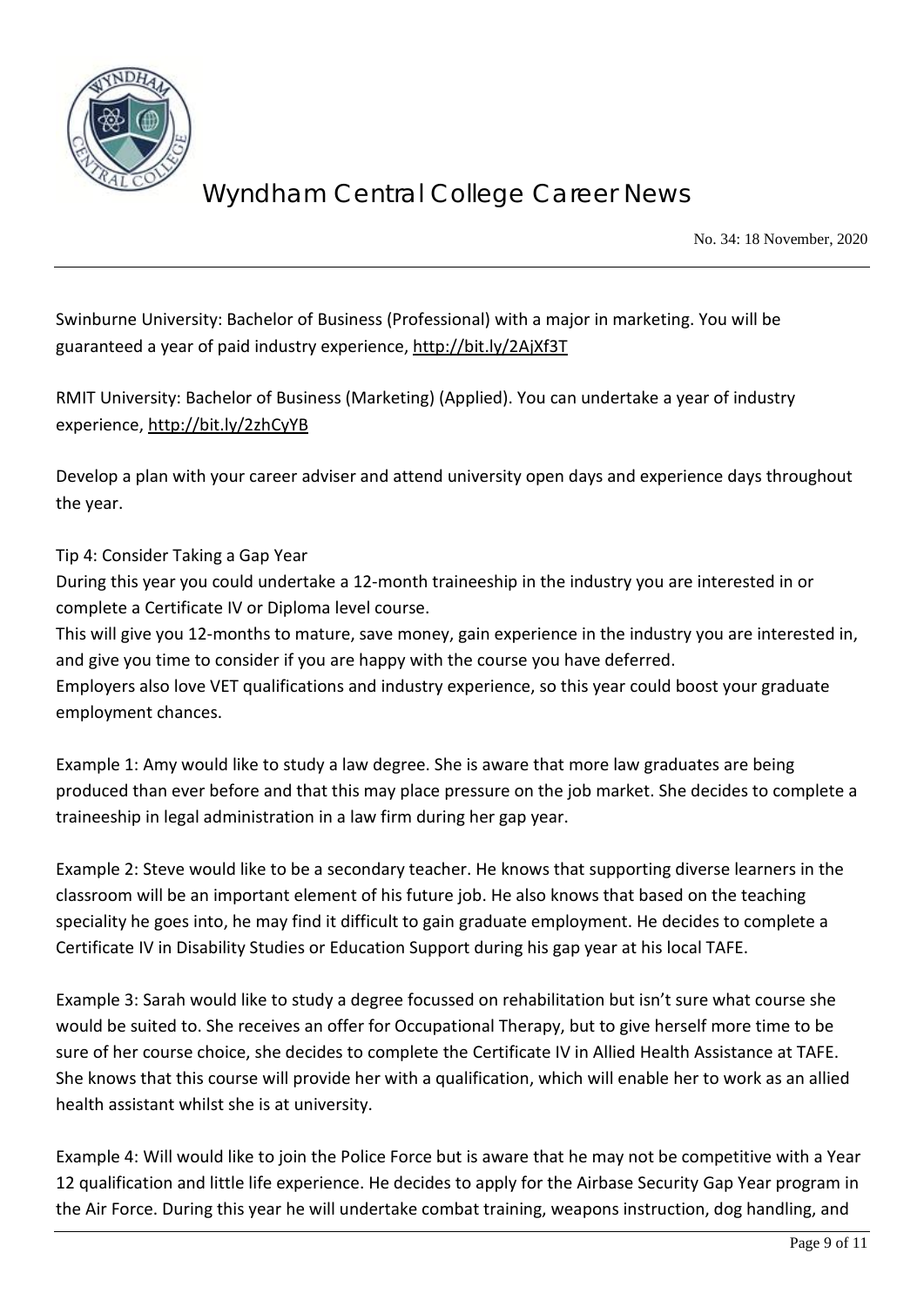

No. 34: 18 November, 2020

simulated terror attacks. This will give him more time to consider his future direction and may open up other career opportunities for him if he doesn't receive a place in the Police Force.

#### **WHAT YOU CAN DO AT UNIVERSITY**

You can increase your chances of gaining graduate employment through the following tips:

Tip 1: Meet with the Career Adviser at University

Did you know that only 30% of students meet with a Career Adviser at uni? It's advisable to set up regular meetings to discuss career development opportunities, ways to gain industry experience and to assist you with applying for graduate employment.

Tip 2) Build your resume through participating in career development activities. For example:

- Secure casual or part time employment
- Volunteer for community programs
- Play sport
- Participate in leadership and community service activities at university
- Participate in community-based fundraising activities.
- Complete an overseas exchange program
- Participate in leadership programs

**My Future Parent Webinar**Research indicates that parents are the single greatest influence on their child's education and career decisions. High parental engagement can have a major impact on the young person's learning.

[myfuture](https://myfuture.edu.au/) is a free online career service that provides resources and tools to help all age groups, including students and parents explore career options and occupations of interest.

Parents and carers are invited to join an upcoming webinar that will demonstrate the free career planning tools available on the [myfuture](https://myfuture.edu.au/) [website.](https://myfuture.edu.au/home)

#### **Webinar Details:**

Date: Tuesday 24 November

Time: 11am – 12 noon

Location: online

[Register now](https://www.parentsvictoria.asn.au/48-news/latest-news/836-careers-webinar) via the Parents Victoria website.